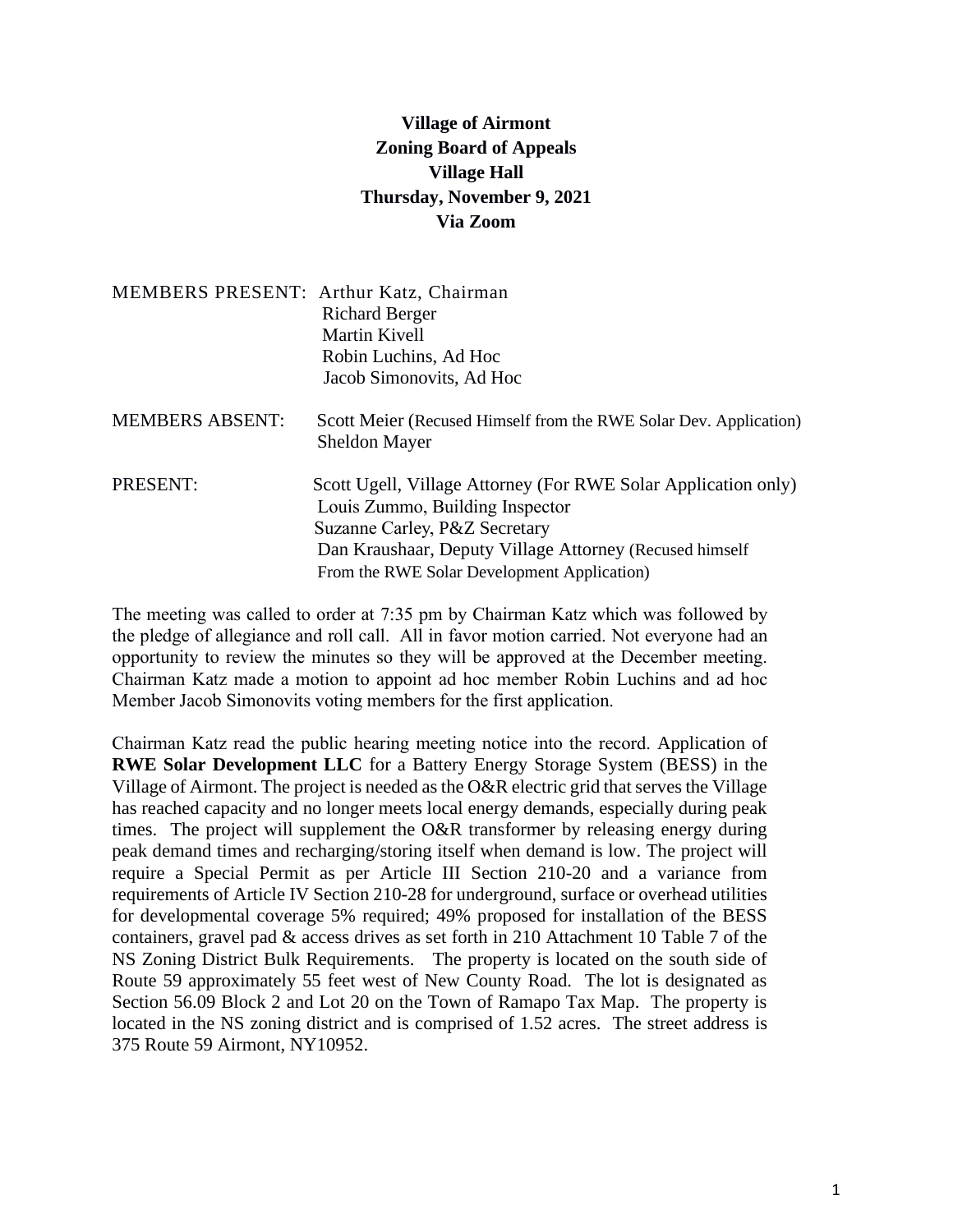Joon Park the Developer from RWE for the project shared his screen. Thanked the Board to address the comments and concerns at previous meeting, He advised that their intention is to address the questions and concerns from the previous meeting and introduced the team. RWE is the developer of the project, and they are one of the largest; O&R is the utility, Energy safety response group bring the Fire and Safety expertise and Stantec is the Environmental Permitting expert. He turned it over to Barbara Wagner from Stantec who explained that the Battery Energy System is needed to support the electrical grid stability in the Village of Airmont. Project is located in the NS Zone at the 375 Route 59. The zoning surrounding the project is NS, PI to the west and to the south residential R-25The Village determined that BESS is a utility use and reviewed the site plan through a Special Permit use through the Planning Board and they have appeared twice in front of them. The Planning Board referred the application to the ZBA for proposed development coverage where 5% is required and they are proposing one single bulk requirement variance of 49%. It was noted that the existing pub on the site has 31% developmental coverage. Existing coverage is 31%.

Lisabeth Ruiz Project Manager from O& R explained why the project is need that came up at the last meeting and at a local workshop with the residents. O&R serves the electricity at all times and the forecast is that the circuits and the demand will exceed the capacity and continue to increase, require more power, higher temperatures due to climate change and higher electric usage and electrification. They reviewed the graph provided. 95% of the red are Village of Airmont and 28% of load the blue are also the Village of Airmont, Substation equipment is also near capacity and a failure in the substation will affect the Village.

Reviewed and evaluated over 45 locations to meet the need of the grid. The slide is self-exclamatory, and they had to meet site, availability for lease and the construction activity access standpoint. After site evaluation process 375 Route 59 meets all the criteria and is a suitable location.

Marty Kivell stated that if you looked at 40-45 locations then how do we know that the due diligence in the search of 45 locations in contrast to a residential zone was done when this abuts to a residential zone. Joon explained the majority of the sites were not available for lease and size was the next big factor. Worked with multiple landowners. Had a through process and wanted to have multiple sites. In this case this particular site we didn't have the luxury of many options.

Mary Kivell inquired as to whether or not the Village or any other sites that were in a non-residential site near homes. Joon explained that the site is in a commercial zone, and they allowed to have this type of project to build. The applicant's attorney Rob Panasci did note that he did submit the site selection analysis with the materials that points out a multiple of sites. There were over 140 sites that were reviewed with O&R to look at the best needs. The site is a good location because it is serving 2 lines and is a really good site for this project as they can address a capacity concern over the two lines.

Marty Kivell inquired as to what percentage of the energy is going to unincorporated Ramapo. Elisabeth explained that in reviewing the analysis before them - 95% in red circuit will serve Airmont and in 28% in blue will service the Village of Airmont.

Richard Berger noted that when discussing the particular 45 candidate locations and then qualifying them, it seems that there really wasn't a suitable location pinpointed which appears misleading to the public. How could only a few out of 45 potential sites not qualify? Not sure that the consensus is a happy one on this particular location. The request for the variance being near a residential area is not a good candidate in his eyes.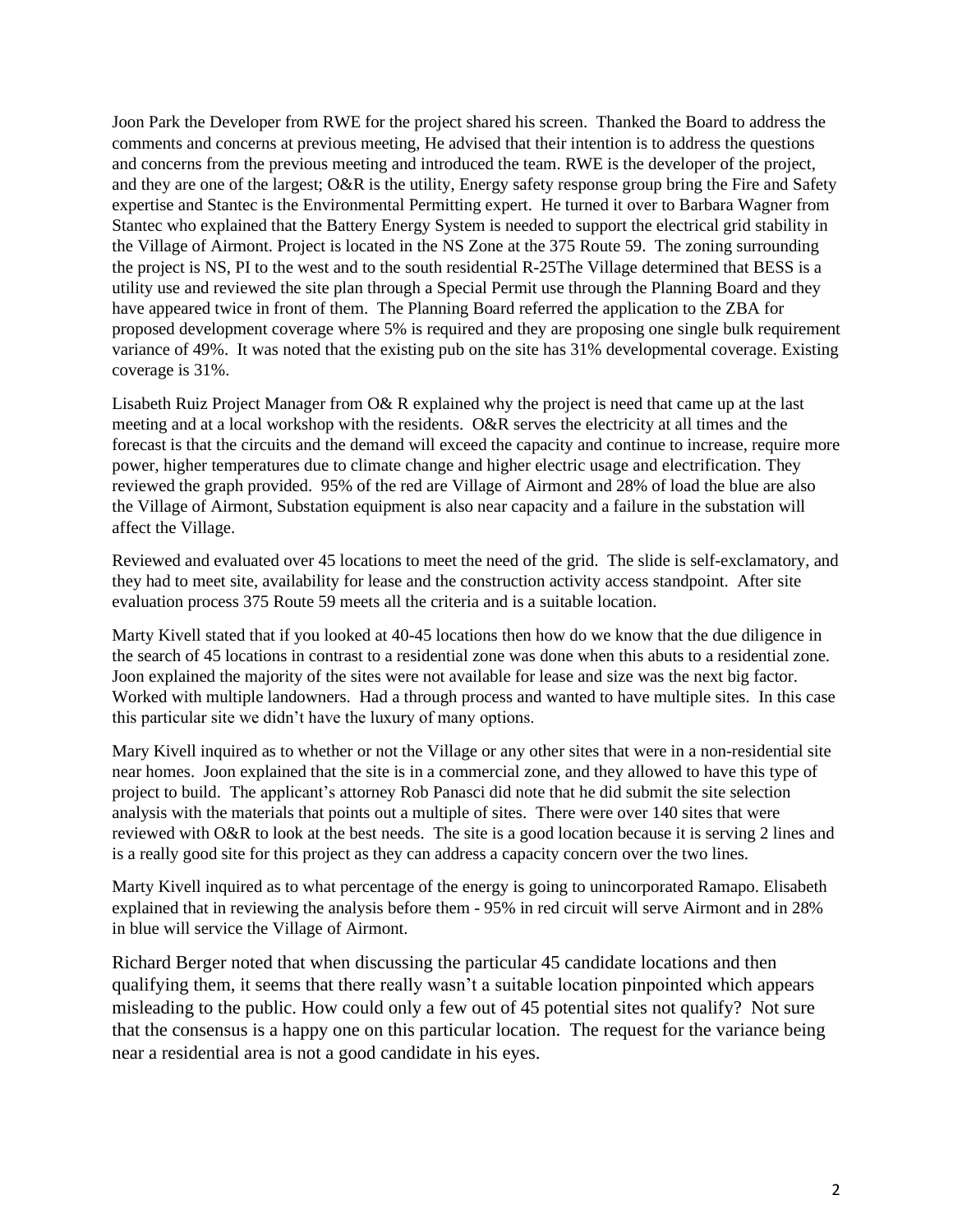Rob Panasci, the applicants explained that in the site section not seeking a use variance. The site is in a commercial location with residential behind it, but we are not requesting a use variance only an area variance. The use as this use is a permitted use and is allowed. They are not seeking a use variance. The Building Inspector determined it is an allowable use.

Chairman Katz noted that he understands that it is an allowable use that abuts a residential area and a major throughfare. Arthur Katz asked to hear about the safety. Paul Rodgers the applicants Fire & Safety expert returned from NYC Fire Department spoke and worked on these battery systems. He understood that they had concerns and assured that they are following the rules & national standard and current NY State Codes. The NY State adopted an International Code with permission to release the Fire Codes, but it is not released as of yet. All are tested and listed to reduce the risk of failure. He explained how the batteries are racked, contained listed and tested. He showed a slide presentation and showed the protection systems for smoke, heat, Exhaust Ventilation, pulls out and if building pulls it out. One of the members inquired what does it do with the gas and where it is vented, and he responded that it was to the exterior of the enclosure to the open air.

Scott Ugell noted that the Chairmen inquired as to what gases are being emitted. What type of gases would be accumulating? In order to get that they would need to do analysis and there is no analysis on what the gases are to be emitted. Paul advised that an analysis of smoke and gas is not captured. It was asked by the ZBA what about gases that are flammable? He advised that no data is available however that some have analyzed hydrocarbons. Paul Rodgers responded that he doesn't believe a permit exists to his knowledge to release fumes into the air. Chairman Katz noted that they don't know if they have a permit. Paul advised a permit is not needed.

Applicant's attorney noted that the Clear Air permit is issued by the DEC. They went through the EAF and listed all necessary requirements. There is no permit that is needed by the DEC. They are not exhausting fumes or gases on a continual basis only in an unlikely event. He explained that it was decided by the Planning Board to get a Battery expert on the project (Sparc Consulting) which they did to provide further analysis and review the project.

Chairman Katz asked that if don't let gas build up and vent out you will have an accumulation of gas. He asked if the DEC ruled on this and if they put anything in writing. Rob Panasci explained that they submitted an EAF and it goes to all involved agencies. There is no requirement to get a Clean Air Act and no air permit is needed from the United States EPA or the DEC. Chairman Katz noted that he had concerns that the fumes could explode. It was explained that in a normal operation this would not occur.

Scott Ugell noted that there is no standard for the community. The project is 140ft away from the resident's homes and nothing addresses the safety and concern of our residents. This is our number one concern which is the same question the Chairman inquired about. Rob Panasci noted that neither of them as attorneys know more than the experts in the field. The Village retained technical expert and the Fire Department Know more expert in field and Fire Department expert in the field.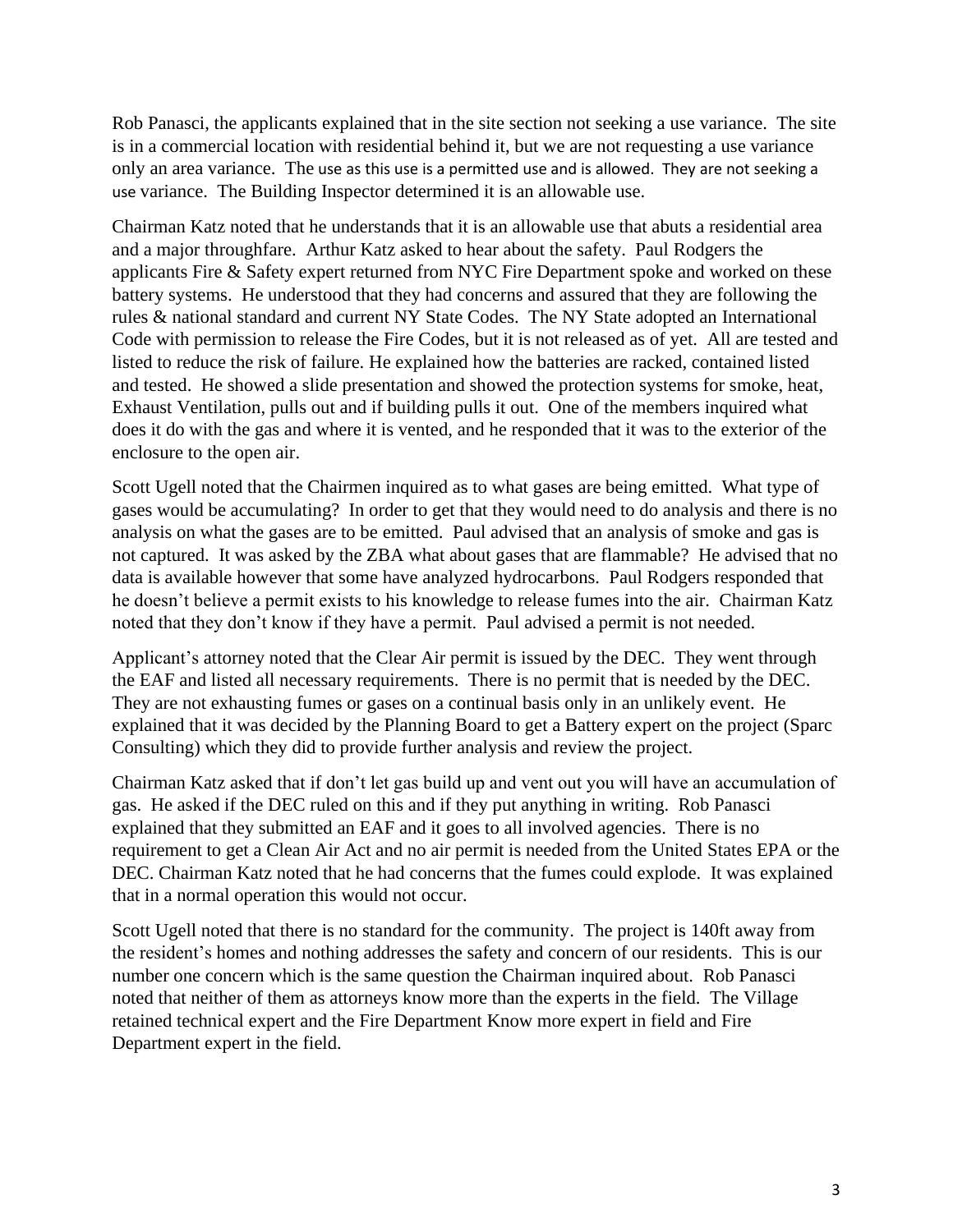Applicant's Attorney noted the Village has an expert, Sparc Consulting, and there is a standard that needs to be followed. They have gone above and beyond and will continue to answer questions. We are meeting the standards for an area variance and a public utility. We worked very hard with Sparc, Paul Rodgers and the Fire District to ensure that the issues are addressed. He noted that the Fire Department and the Villages expert have provided their approval. Paul Rodgers explained that they are exceeding the requirements from a safety  $\&$  standpoint and go up from a National standard.

Chairman Katz asked if there was any warning system or procedures to protect people nearby that are 140 ft. Paul explained that there are audio and visual warnings way in advance of any noticeable failure. He indicated that that the Fire Department will be trained as well. Not required to have an evacuation procedure but would work with the Village on one. If you look at how an alarm system works, there is nothing that exists for surrounding people. Chairman Katz noted that he heard that nothing exits about a standard to protect the community within 140ft of the project. Paul Rodgers noted that they had a question-and-answer period with the residents as they were concerned about the safety. The residents were provided the same presentation that is being reviewed this evening.

Mr. Bianco from RWE an engineer spoke that they comply with codes and standards that have been written thus far from a safety standpoint. The impact for BESS standards is much different than the measures for a nuclear power plant.

Scott Ugell said that those codes that are being written by experts really have no standards then and they are doing a terrible job. Applicant's attorney noted neither Scott nor he as the attorneys are experts. He noted that we have an expert that has been retained by the Village that has given its blessing. To say that the standards are insufficient is almost arbitrary. Scott stated that he doesn't agree, the expert failed. Just because the Village obtained a report we are not bound by it as the report does not address the safety and concerns of the residents. Mr. Panasci noted that he was saying things are that are inconsistent with Sparc, the Fire Department and the experts in the field. Scott said no, his job is to have a hearing and to figure out if there are any in adequacies. He is trying to obtain if there are items that are not addressed.

Applicant's attorney indicated that there is a standard to be followed by the ZBA and the applicant and its experts have been trying to go above and beyond. They are meeting the legal standard area variance and public utility requirements. They worked with the incumbent, Sparc consulting and the Fire Department. They have done things never done before and have gone above and beyond. They put sprinklers directly into the enclosure themselves as a safety measure. They will continue to answer questions.

Paul Rodgers noted that after many discussions with the Fire Department and they did many things like the sprinklers and ways to get water on the interior and feels it's a good thing to get water in any fire that should get in there and to suppress any smoke that could get in the enclosure itself. Sparc hired by the Village to ensure the installation meets code for Battery Storage systems and there was no objection for any installation on this.

Chairman Katz asked if there were any updated reports from Sparc. It was noted that the report they had submitted was for the Planning Board and the items that had not been addressed as of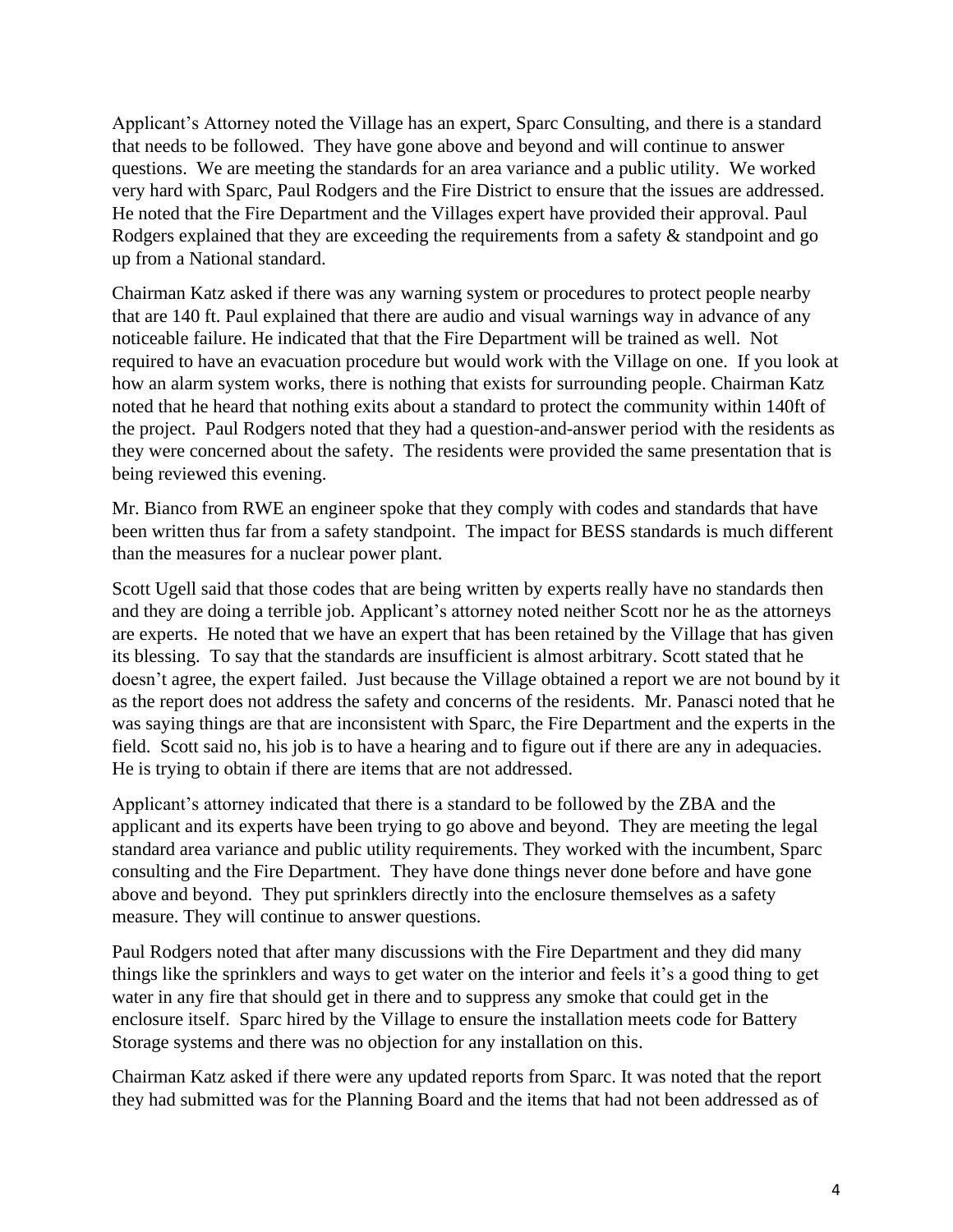yet. The applicant's attorney noted that items not submitted are Building conditions, not planning and zoning concerns. The outstanding items are from a design standpoint. Sparc is on the meeting if there are any questions and Steve from Sparc noted that there are no corrections to their report or any additional comments at this juncture. Chairman Katz noted that they are asking them to make a decision now before the additional information is provided.

Paul Rodgers noted there is a fence around the location with the Fire Department connections on the exterior of the fence if there is a dangerous situation to keep the Fire Service of o the areas.

Dwight Harringer from Stantec was at the last meeting and there are five considerations for their variance request that he will review:

1) Does it change the character of the neighborhood – no it will be better reduced traffic minimal, one pick-up truck per month. It will be a quitter use with new units that are lower, a new attractive looking fence around the project and a buffer.

2) Can benefit be accomplished by some other method - No the batteries need to be placed by the energy load. Otherwise, the power lines will need to be increased. Goal is to get where the energy load is and will be.

3) Is the area variance s substantial – No, as half the site will remain undeveloped, and it will be enhanced by the removal of the parking lot (80%) and most of the pavement.

4) Effect on environment conditions -the big parking lot provides a lot of run-off and is doing now. Better infiltration of rainwater and the landscape buffer will look very nice.

5) Was the need for the variance self-created – no this is the proper utility zoning as recommended by the Village.

Asking that the request for the one variance be considered and then advance to the Planning Board and any other issues be discussed at the PB Meeting

Benefits of the project much quieter, reduced pavement and enhanced landscaping. Enhanced local and regional power. Improving the grid efficiency have less use of peak power plants the ones that are providing pollution.

Robin Luchins, voting member of the zoning board for this evening. Asked a question as a real estate agent about power lines and potential buyers having a concern for living near them. How does this compare to something like that in terms of safety standpoint for wanting or not wanting to live near a battery storage facility. Asking in terms of safety. Dwight noted that this is a question for the PB but feels that it is an impact that it would be better. If he was asked if he would live next to it, he indicated that he would not mind.

Marty Kivell made motion to re-open the continued public hearing which was seconded by Robin Luchins. All in favor motion carried.

Danielle Meehan – 14 Ackerman Avenue asked if any of their facilities ever had an accident with a battery focus. The answer was no from the applicant. She asked if the BESS facility differed from that of the one in Illinois just had an accident/explosion. Over 3,000 people had to evacuate due to the potential fumes. What is protocol if there is a potential fire? 10,000-15,000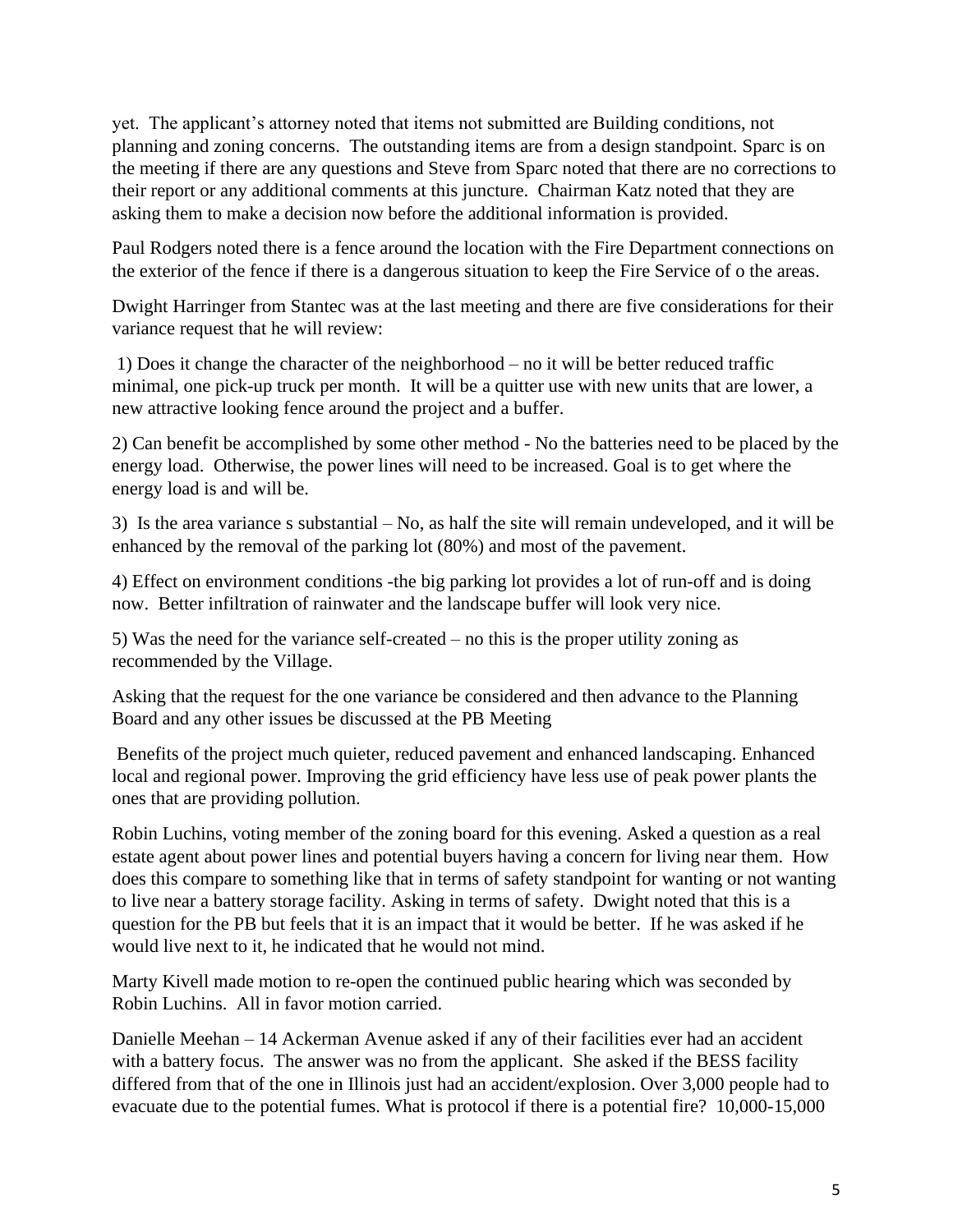cars passing a day on this major through fare of Route 59. What are the potential affects to the road i.e., would it have to be shut down? I am focusing on the traffic. Dwight Harringer shared the screen and showed that there is space, and they may not necessarily need to close the road. Not mandatory that every event will close down the road. Applicant responded that in the event of an accident it would be limited, it would not affect the entire system. Worst case scenario it would be confined to one location. There is one enclosure to the other one and there is a sprinkler in one the boxes. Are there any evacuation plans? If they did need to evacuate, they would assist the Village with a plan.

Chairman Katz – as a follow up to the retired NYC Fireman would mor firefighters be cognizant of the build up of the traffic? Applicants' representative responded that once on the scene and it is stabilized, they have to open traffic hypothetically similar to that of a car fire. They have very safe systems, above the standards it's all a perception of risk. They have a lot of precautions.

Etsy – property owner that abuts the project. The meeting was informative but still has concerns. She noted that Joon has only been involved in the project since September. There is another property further down with a wooded area, so I don't know why the one with the Zoning procedures for these types of projects were just written in 2020. There are grants that could be offered to the Village. A lot of codes developed after the instances of accidents happening. Not notified of the meeting. Chairman advised all the notifications were posted properly. P&Z Clerk noted that it was published on the Village website and an email blast was sent out and at the last meeting it was noted that the date of 11/9 was chosen due to the holiday on 11/11. It was also stated at the meeting the only notification would be the website and email blast for the record. Resident feels that this is not an interest to the community only for O&R.

Ralph Bracco – 30 New County Road noted that he is strongly against the project. He met with the fire department, and they are really not in favor of it. There is a disagreement between what is being said about them being in favor of it vs. them trying to work with them. Project is too close to the residents. Streets will absolutely be blocked if there is a fire there is no doubt about it. Also believe an application for a battery storage facility on Carlton Road and Forshay Road in the Town of Ramapo was submitted and both applications were rejected. There is one in Pomona and it is not surrounding the residents. Project is too big and is not going to work. People in the community want to be safe and the property is on Route 59. O7R has a big piece of property half a mile away or so. Perhaps they should put it down there. Please do not vote for this.

Martin Kivell made a motion to close the public hearing, which was seconded by Jacob Simonovits, all in favor motion carried.

Marty Kivell made a motion to decline the application for the variance as per Article III Section 210-20 and a variance from requirements of Article IV Section 210-28 for underground, surface or overhead utilizes for developmental coverage 5% required; 49% proposed as requested. Jacob Simonovits seconded the motion.

Discussion amongst the ZBA in order to make a motion on the application. Discussed that it could prove to be an undesirable change to the neighborhood if something were to explode; could the action be done without a variance and if they look at renting in an alternate location it could be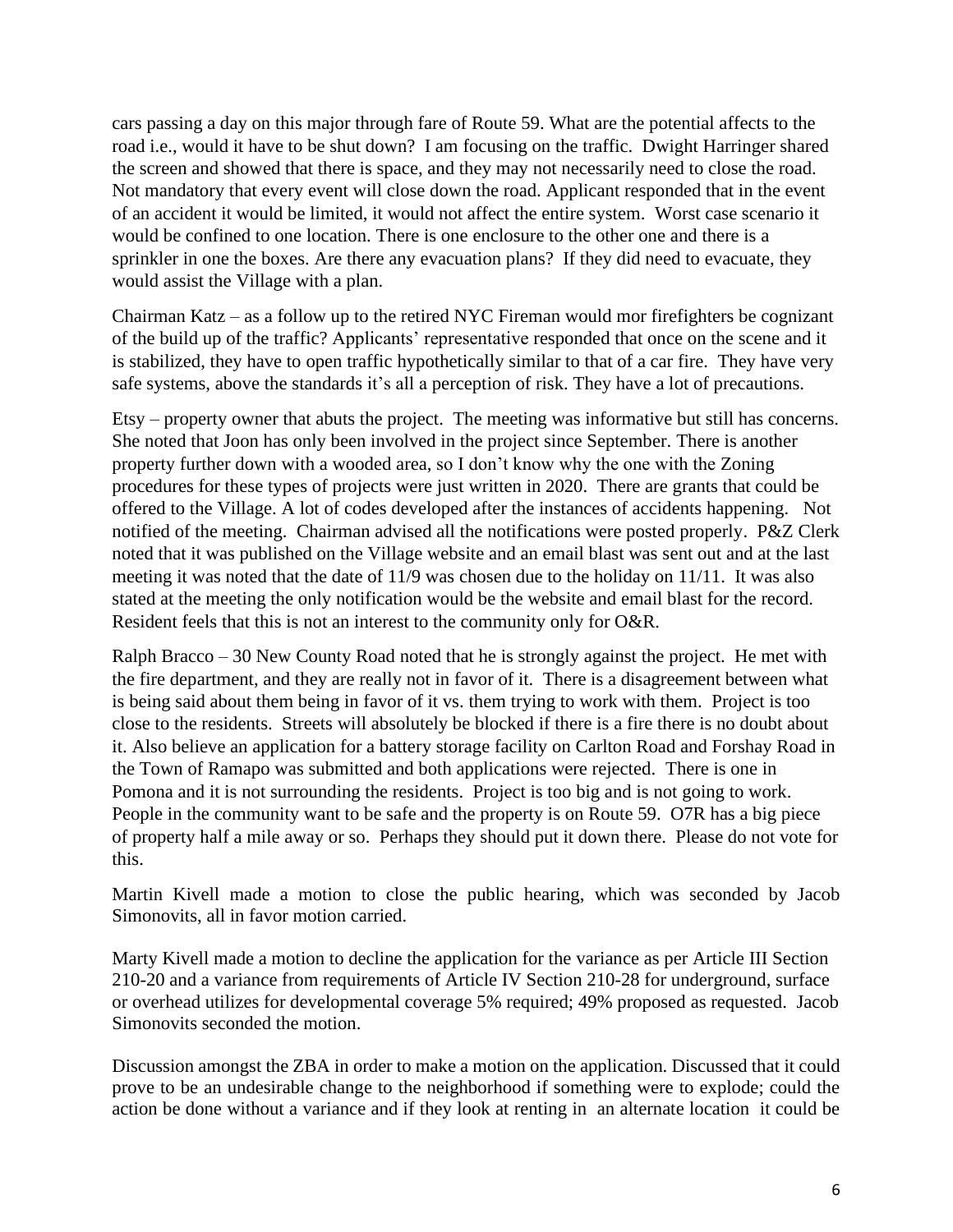achieved; is the variance substantial 5% to 49% is substantial and could have an adverse effect if something were to explode and could depress the property values, it is self created- if they have looked at 45-47 other locations they don't have to rent this one for the overall benefit to O&R. It's a cost benefit analysis and the ZBA has to comply and look at the concern for the health safety and welfare as provided in §210-158 of Airmont's Zoning Code. From a health and safety standpoint, the application failed miserably.

The roll call for this vote was as follows:

Richard Berger – Yes in favor of the motion to deny the application. Rejected approving the application based on the evidence presented and the health and safety of the community. Did not feel the size of the lot is appropriate or that this was good location choice for this application.

Marty Kivell – Yes in favor of the motion to deny the application. No to the application based on all the comments discussed. If the project was away from the neighbors and not so close to them, he may look at this in a different light. The change to the character of the community is enormous and for the concerns of the health, safety and welfare of our residents.

Jacob Simonovits – Yes in favor of the motion to deny the application based on the five factors and consistent with the other ZBA comments and the neighbors' concerns.

Robin Luchins – Yes in favor of the motion to deny based on all the reasons previously stated.

Chairman Katz – No to deny the application and yes in favor of the motion to deny for all the reasons previously stated. Also due to the tremendous amount of neighborhood interest in denying the application. Also agree with the colleague's remarks.

The application was denied 5 to 0. Motion carries.

Scott Ugell noted it was in the best interest to protect the residents and the community.

Public Hearing on the Application of **Suez Water New York Inc. – Tallman Well #26** to permit construction, maintenance and use of a new 1,012.50 SF treatment building to house the proposed treatment requiring a variance from the requirements of Article VI Section 210-42 of Airmont's Zoning Code for separation distance between two buildings. The required bulk dimension is 15 ft., and the proposed bulk requirements are 4.63 ft., 8.23 ft. and 8.38 ft. The property is located on the east side of DeBaun Avenue +/- 476 feet east of DeBaun Avenue. The lot is designated as Section 55.12, Block 1 and Lot 52 on the Town of Ramapo Tax Map. The property is located in the Neighborhood Shopping (NS) zoning district and is comprised of .772 acres. The street address is 239 Route 59 Suffern, NY 10901.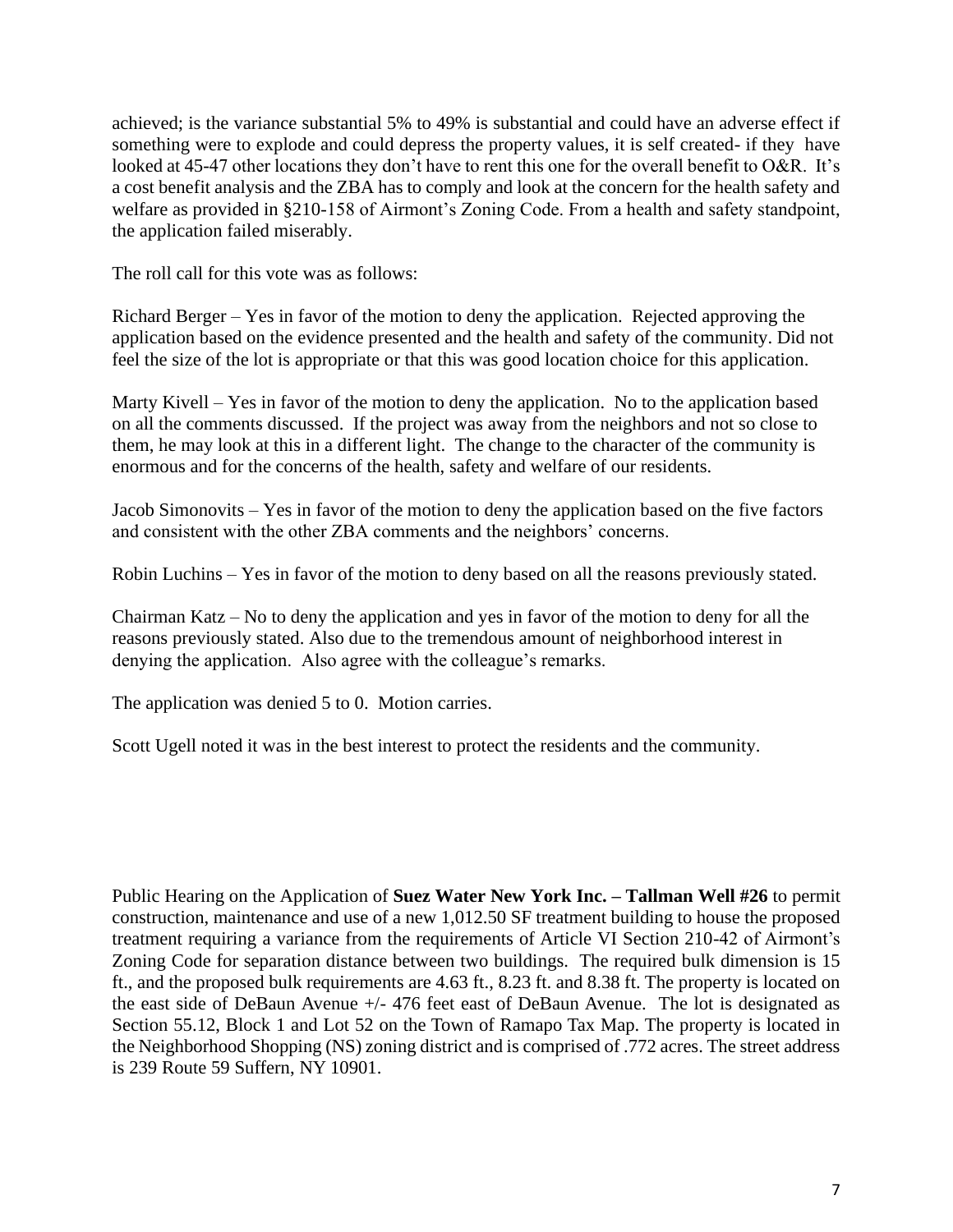ZBA Member Scott Meier joined into the meeting after recusing himself from the last application. Chairman Katz appointed Robin Luchins as a voting member for the reminder of the evening. Deputy Attorney for the Village Dan Kraushaur also joined in the meeting and was in attendance for the remainder of the evening on the next two applications as he also needed to recuse himself from the prior application.

John Kirkpatrick Attorney and former city Planner introduced himself on behalf of the applicant Suez, a public water utility. He explained that they are seeking a variance for the minimum required distanced between two buildings. The property address is Route 59 however the actual site is quite a distance from route 59. It is a freestanding site. It is an existing facility for water supply looking to add another treatment facility. Tying to minimize the wetlands disturbance and the amount of fill and soil to be disturbed. Maria Stephanova is in attendance from Suez and Erin Albine from Suburban Engineering. The proposed project is zoning compliant and meets all criteria for the zone however a variance from the requirements of Article VI section 210-42 for distance between principal buildings is being requested. This relief is being requested to avoid any negative impact to the surrounding wetlands and to minimize the amount of fill required. He explained the parcel is small and is land locked.

Erin Albine, Engineer from Suburban Engineering was sworn in by Chairman Katz and provided another overview of the project for Suez Water New York Inc. which is a land locked parcel and is accessed by an access easement through lot 54 to the West of the site on South DeBaun. The parcel is behind the Town of Ramapo via an access easement from S. DeBaun and is located in the NS zone which allows for public utilities. The existing site contains high voltage overhead wires which are under the ownership of O&R through an existing easement. The current facility operates a single water production well treatment facility as part of their distribution network. It currently houses the existing well, Tallman well #26 along with well treatment operations (in compliance with the NY State Dept. of Health regulations (NYSDOH to deliver reliable and safe potable drinking water to their customers. The recent water quality sampling events are specifically targeted at the emerging contaminant Per– Polyfluoroalkyl substances known as PFAS, mandated by the NYSDOH in compliance with the EPA regulations. The detected levels resulted in regulated levels above the recently adopted drinking water standards. They are trying to comply with NYSDOH requirements and provide safe and reliable drinking water to the customer base. In order to do so, the installation of a new treatment process will be required under a deferral agreement with the NYSDOH for proper implementation of the treatment by 8/2022.

The water system improvements are required to meet the necessary NYSDOH requirements and to provide safe and reliable drinking water to the SWNY customer base. Through investigations of the site and surrounding area, the location of the proposed building is situated such that to allow for proper connections to the existing well treatment building as well as to minimize the zoning and environmental impacts of the site. The proposed use of the site does not change from the existing use. He explained that the wetlands are on all sides and there is a tributary to Montebello. It is a very restricted site with not much open land to expand. Requesting variances from the Village of Airmont Zoning Code Article VI Section § 210-42 for separation distance between two buildings as described in the plan. It is located in the NS Zone.

|                                           | Required | Provided                     |
|-------------------------------------------|----------|------------------------------|
| Separation distance between two buildings | 15 ft.   | 4.63 ft.; 8.23 ft.; 8.38 ft. |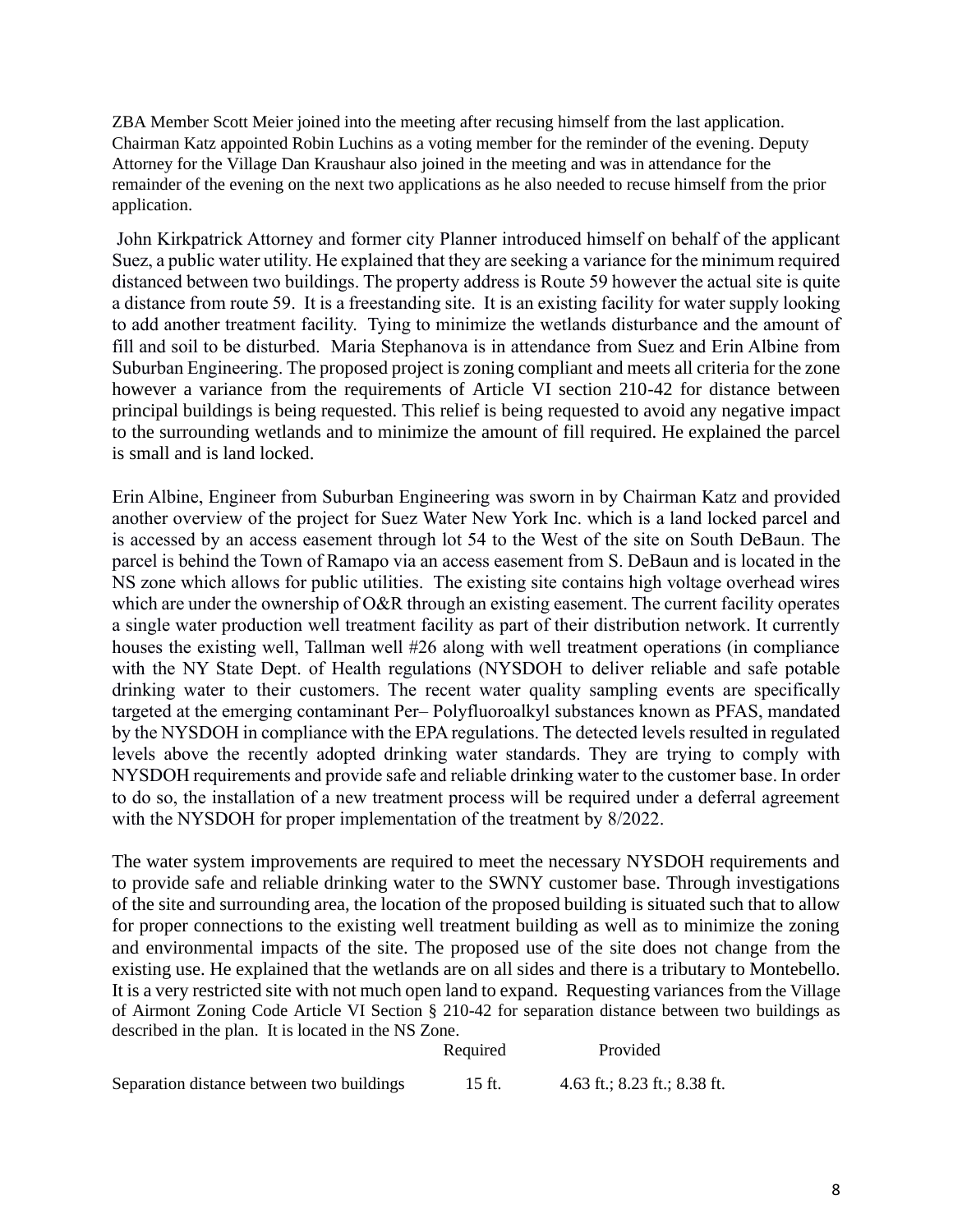It's balancing act to consider the benefit vs. healthy and safety. Suez has to do the water treatment and there is no detriment to health benefits and welfare. It is actually a benefit.

There is no undesirable change or detriment. There is no other means. If the building is moved further back, then additional fill will be required, and it will intrude into the wetlands. The variance is not substantial, it's as small as it can possibly be as it is a limited area and an isolated site. The building addition needs to be added and has been proposed in the most minimal manner. It is not self-created as it was ordered by the Health Department to put in via Consent Decree. It is the minimum variance required for the buildings to be maintained in order to add the new treatment facility.

Chairman Katz made a motion to open the public hearing which was seconded by Marty Kivell. All in favor motion carries. No one from the public commented. Scott Meier made a motion to close the public hearing which was seconded by Martin Kivell. All in favor motion carried. Chairman Katz noted that this is a Type II Action not requiring any further review for SEQRA.

Marty Kivell made a motion to approve the variances on the application of Suez Tallman Well # 26 239 Route 59 for separation distance between two buildings due to the positioning of the buildings for the following variances: 10.37 ft, 6.77 ft. and 6.62 ft. Scott Meier seconded the motion. The Building Inspector confirmed the calculations as being correct. Marty Kivell noted that the application approved subject to the conditions that were discussed:

- Applicant must comply with all comments in the GML dated October 14, 2021.
- Applicant must comply with all comments in the letter made by RC Sewer District No. 1 dated October 14, 2021.
- Applicant must comply with comments in the email from the DOT dated October 18, 2021.
- Applicant must comply with all comments in the letter made by Town of Ramapo Department of Public Works dated September 20, 2021.
- Applicant must comply with all comments in the letter made by Tallman Fire Department dated July 9, 2021.
- In the event that further variances are required they are to return to the Village of Airmont Zoning Board to seek that relief.
- Payment of all professional fees.

## Roll Call Vote:

Scott Meier – vote yes to approve as this is required by NY State Health Department. It is an isolated property and I have no issues with the request.

Robin Luchins – vote yes to approve it is not impacting anything other than the need to comply with the State requirements.

Martin Kivell – Vote yes to approve the application as it doesn't change to the character of the area, it is not a substantial variance, is not near a residential area, and the impact is limited.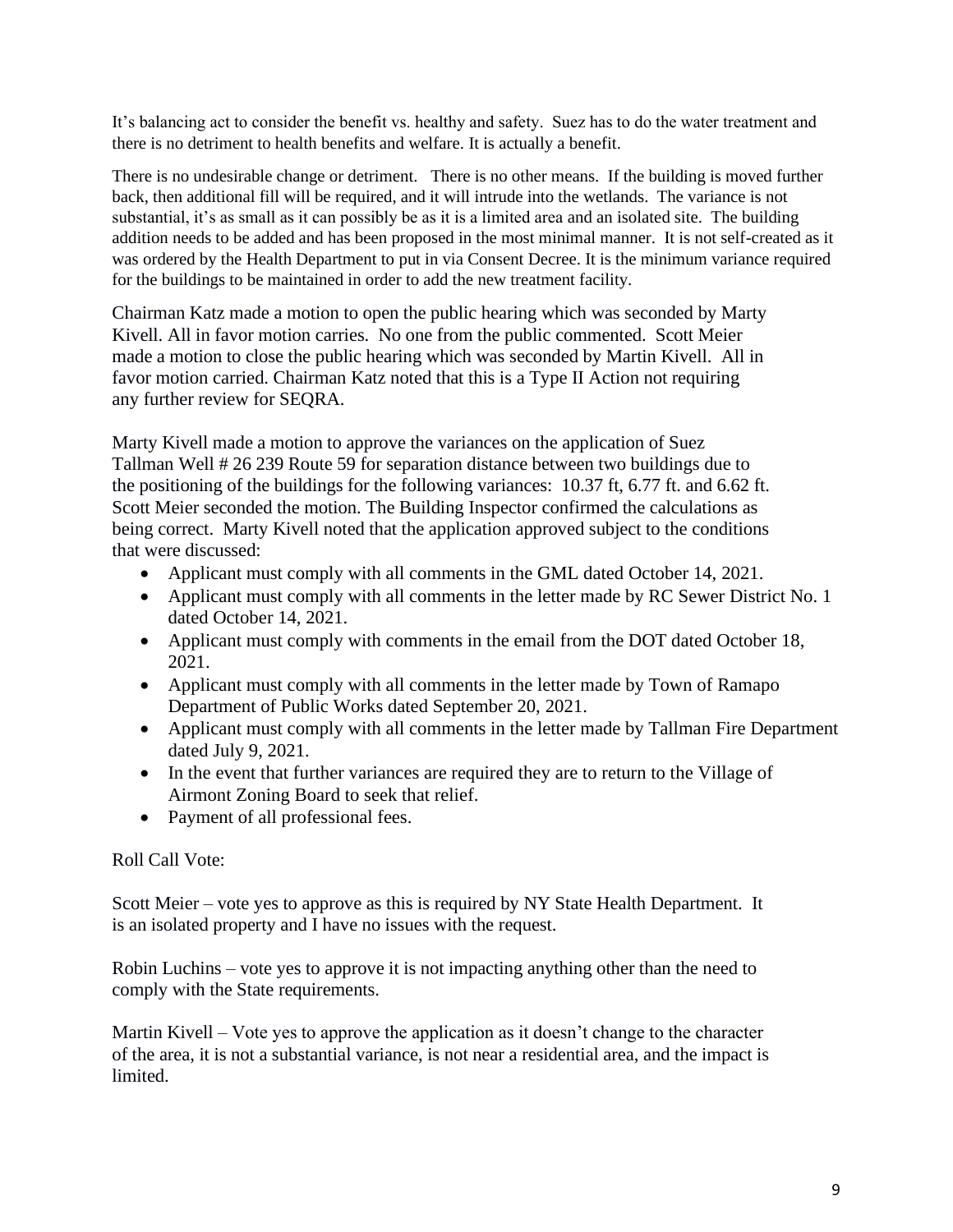Richard Berger – vote yes approve and sees no issues with the request as it is for the benefit to the community.

Chairman Katz – yes in favor for and approve the request as there is no negative impact and it will be a benefit.

Variance approved unanimously, 5 Yes to 0 No.

Public Hearing on the Application of owner **Israel Wiesenfeld** for a variance from Article 5 Section 210-15 Table 2: R-40 of Airmont's Zoning Code for developmental coverage with a required bulk dimension of 20% and a proposed bulk dimension of 37%, for a single-family residence to build a spa house accessory structure. The property is located on the west side of Church Road approximately 390 feet north of Smith Hill Road. The lot is designated as Section 61.07, Block 2 and Lot 17 on the Town of Ramapo Tax Map. The property is located in the R-40 zoning district and is comprised of 1.36 acres. The street address is 42 Church Road Airmont, NY 10952.

Kevin Conway attorney for the applicant. Noted that the property is a large lot, 60,000 sf requirements are 40,000sf and it is a flag lot. Applicant is looking to add a 1602 sf detached spa structure. The first floor 914 sf first floor and 688 sf and inside the structure would be a small pool and hot tub. The requested size of the spa house for the FAR and developmental coverage. The existing conditions are fully compliant for the bulk table. Looking for the additional structure to enjoy for the family.

Dan asked about the two variances since the application only noted one. – Kevin clarified that they are only requesting one variance for development coverage that he mis-spoke. Inside the structure will be a pool and a small hot tub. Requested the size of the spa house for the development coverage on a fully compliant parcel. The use of the spa house is for the enjoyment of the family. It would be located behind the single-family residence. It is indoors and is contained within the building there should be no detrimental noise to immediate neighbors. Site is more than large enough to accommodate it. Provided sketches of the elevations and interior dimensions. Chairman Katz asked how much smaller it could be made so that you would not need variances. Kevin noted that with the increased floor space is what is driving the variances regardless of if it's just a first or first or second floor. Either way they will need a variance for anything they put as an accessory structure.

Lou Zummo did not agree and could not do the calculations. Problem is both buildings are on one lot. It's not a pool it's a mikvah. The original drawing had a second floor with a kitchen and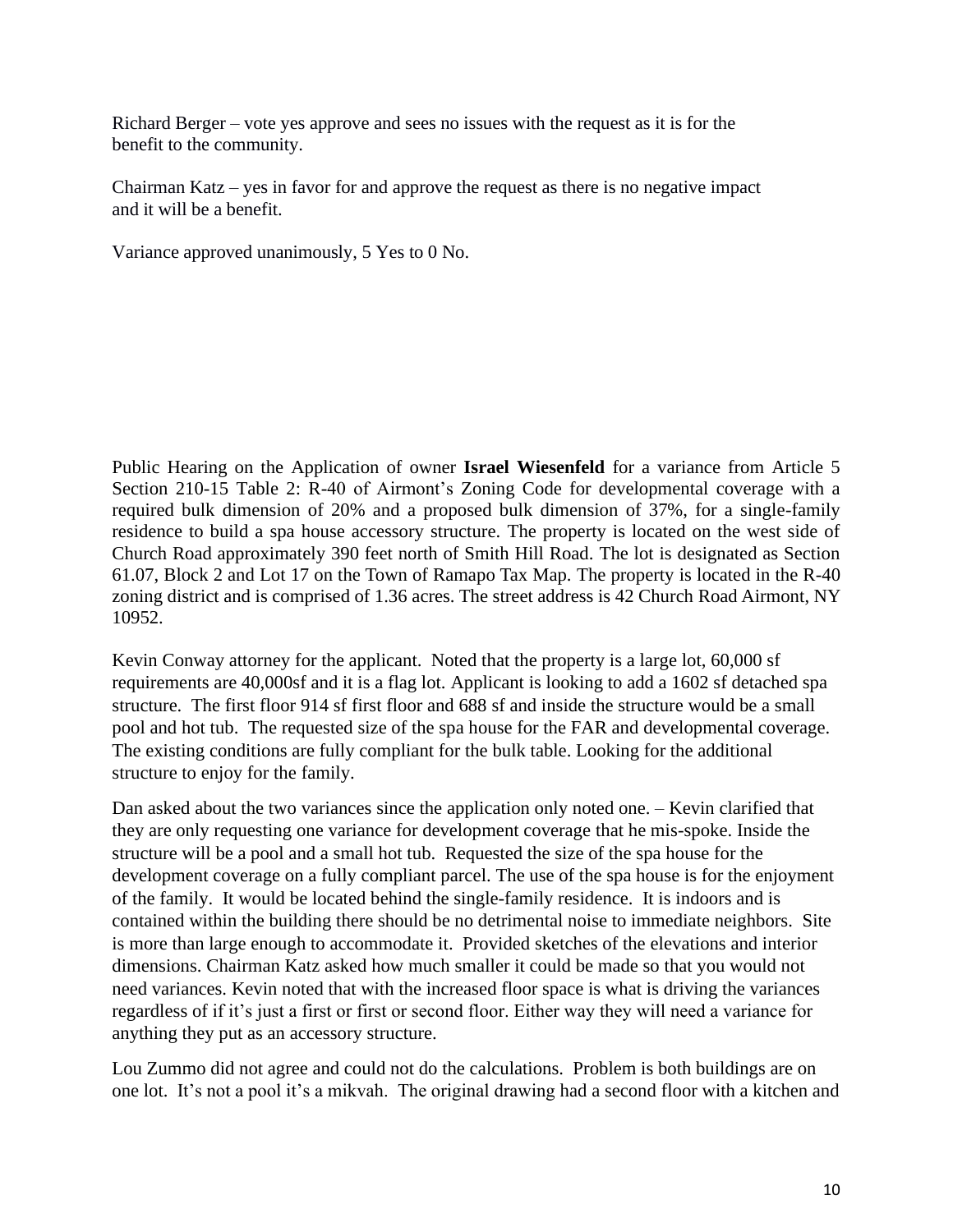bedrooms which was denied and then they re-submitted it for a building permit with the accessory structure noted as a mikvah. You can't have two structures on one lot. Can't determine how much smaller they could go to have the amenities that they would like to have.

First floor or second floor is based on developmental coverage not FAR. The ZBA inquired if they could make it smaller. They also asked if the developmental coverage included the basketball court which it did.

Marty Kivell had questions on the accessories. Will the spa building be connected to the main house? Answer was no – it is an accessory structure. But the Building Inspector treating as to was in regards to square footage. It's in the Building Inspector's interpretation as well. Mr. Kivell also inquired if this is totally for private use.

Kevin Conway noted that the spa is 100% for private use and we will live with it in order to get it granted. He indicated that it was strictly for immediately family with an open public doorway. The doorway to the accessory structure is not a negative, Mr. Conway indicated that they would live with the condition that it is not open to the public and will be for personal use only. Not an open public doorway, not connected to the single-family residence yet doorway to the structure not meant for public at large as opposed to family,

Martin Kivell asked to review the size of the spa house and the pool. The first floor is proposed to be 914 sf and the second floor is 688 sf. He would like the dimensions of the pool. The architect was not present to provide this information. Kevin Conway noted that it would be provided at the next meeting.

Dan Kraushaar existing mikvah in at the new proposed to be pool a is it to be used a mikvah and issue were public or private. Kevin Conway. Don't believe that is one in the existing house. And the information that I have wis to add a small pool and hot tub with jacuzzi. My understanding is that it is not for the public. I understand the Board is asking for the dimensions of the pool, but he did not have them.

Chairman Katz inquired as to why they are saying it is an accessory structure in the yard. Lou Zummo explained that the mikvah is not in the building and that you have to go through the applicant's yard to get to it. He also stated that the structures are close to one another.

Kevin Conway stated that the applicant advised that they want to put in a hot tub, a jacuzzi and a small pool in a spa house close to the existing structure even if it were to be a mikvah. He indicated that they would provide plans and details from the architect to present. The Building Inspector again noted that the original plans that were submitted and received said "mikvah" and listed it as a mikvah. Now it is listed as a spa poll house. Martin Kivell asked that if it were a mikvah are there any requirement from the municipality that we need to be concerned with? Building Inspector indicated that it didn't matter to him if it were a pool/spa/mikvah, but he is going by what was originally submitted to him for a building permit which he denied and then was re-submitted for the ZBA calling it something different.

The applicant needs to determine if both developmental coverage and FAR are required. Lou Zummo indicated there is a designation between private and commercial mikvahs.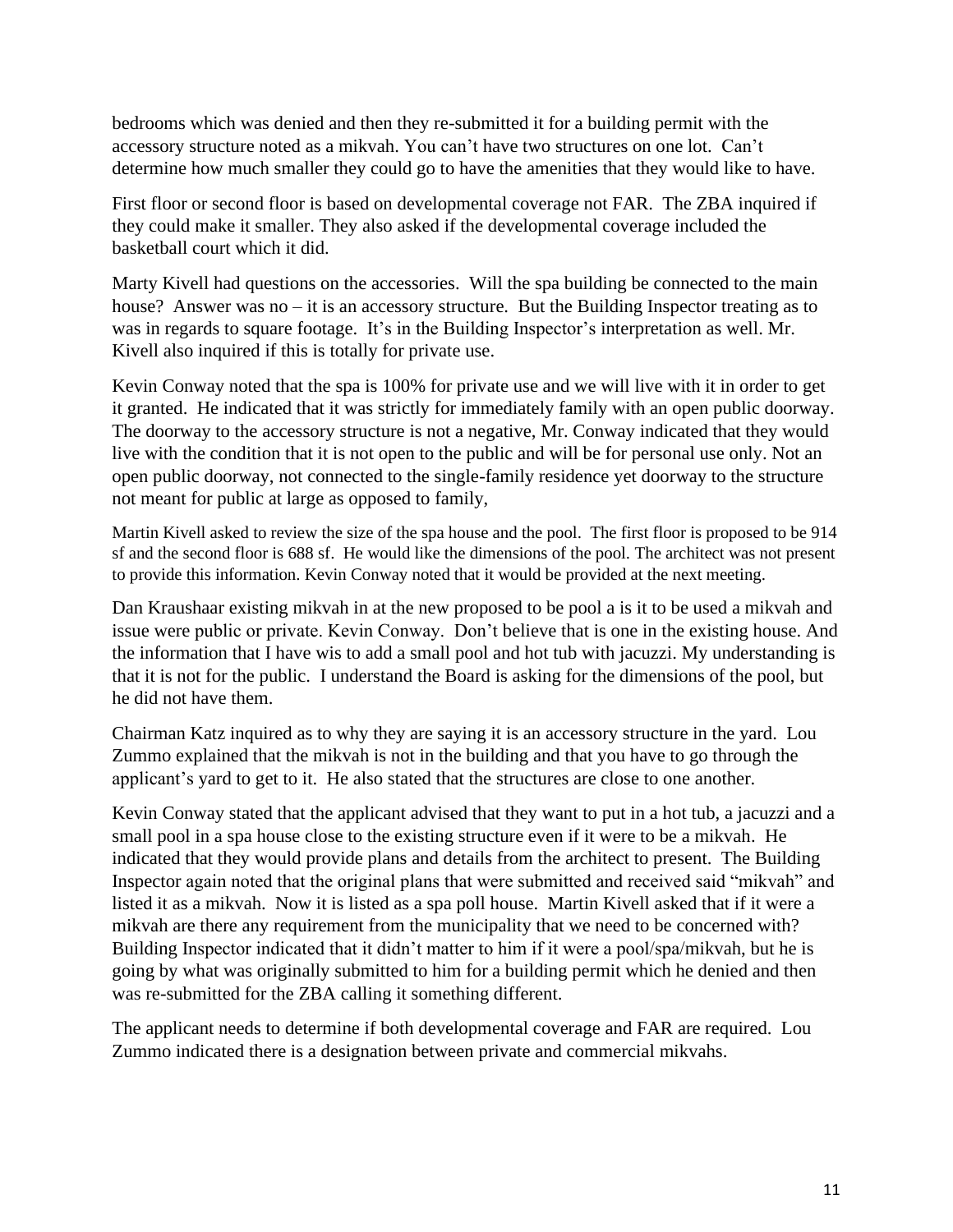Marty Kivell inquired as to whether a building was taken down as he did not see a structure. The Building Inspector noted that the foundation is down for the new house and a permit was granted.

Dan Kraushaar noted that they need to verify whether or not one or two variances are required, and it if it is one variance which one – FAR or Developmental Coverage. Depending on the outcome this application may need to be re-advertised, re-noticed and amended to reflect any changes. The current application was duly advertised, and the public is waiting to speak on it. If there are changes and different relief is being sought by the applicant, then the changes need to be dealt with at that time.

Chairman Katz indicated that he would like the public hearing opened to allow the public to speak. If this application is re-noticed for another public hearing and adjusted for additional variances, they will have an opportunity to speak again.

Marty Kivell made a motion to open the public hearing which was seconded by Scott Meier on the one variance. All in favor, motion carried.

Suzanne Rodriquez 43 Church Road sworn in and stated that she had concerns with the application for the impact on water and the impact on the sewers. She asked if the ZBA considered the impact on the well system, as some of the neighbors have wells and some don't. She also noted that she had concerns on both the public and private traffic and the impact to the neighborhood.

Danielle Meehan 18 Ackerman Avenue sworn in. She asked if the basketball court is considered impervious service and was advised that yes it does count. She indicated that t bad water issues already existed in the area. There have been several sewer spills close to this location which are draining into the Saddle River tributary. Concerned with the drainage, adding more impervious surfaces and problems with the water. She indicated that this needs to be studied.

Susanne Nadell-Scaccio 13 Van Gogh sworn in. She indicated that her property abuts with 42 Church Rd. and that there already existing problems with flooding every time it rains and now it's lake in her backyard. There is a high-water table across all the neighbors' yards. This application negatively impacts her property. She is very concerned with the impervious coverage and concerned with the potential traffic to the mikvah whether it be private or public. She spoke with the owner of 42 Church Rd who is lovely, and he assured her that this project will be for private use only. However, a basketball court is proposed to go in with a driveway extended to it. She also has another neighbor that has a basketball court but does not have a driveway extending into it. She is wondering why a driveway needs to go into the basketball court and is concerned that this could become a parking lot when it was noted that the mikvah was for private use only. Mr. Conway noted that it is not meant as a parking lot. It is not unusual he actually has a basketball court that extends to a driveway. Can't worry what it may become that is what the Code Enforcement Officer is there for. Not here for what could happen.

Susanne inquired as to how this is going to be addressed when the applicant is almost doubling the amount of impervious surface. The project is only going to exacerbate the problem. Mr. Conway noted that there is no indication that this property is causing her water issues. Susanne